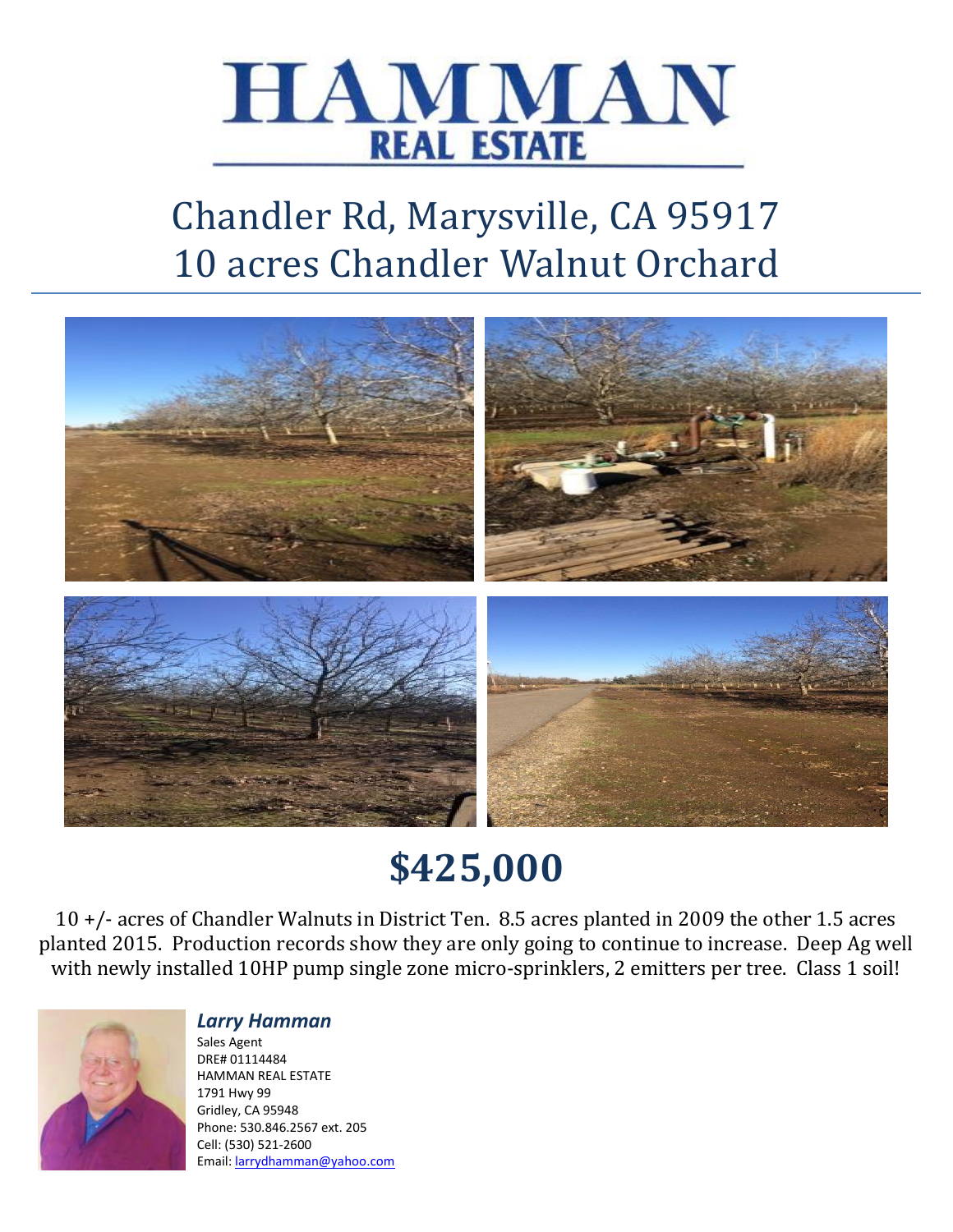

|                      | Subject Property: From E. Gridley Rd head south on Hwy 70. Turn east off Hwy 70 on<br>Chandler Rd. Turn onto paved road going north.<br>Property is the $5th$ parcel on the right. |  |
|----------------------|------------------------------------------------------------------------------------------------------------------------------------------------------------------------------------|--|
| <b>Land Use:</b>     | 10 +/- acres Chandlers. (8.5 planted 2009, 1.5 planted 2015)<br>Production report attached.                                                                                        |  |
| <b>Subject Area:</b> | The neighborhood is primarily agricultural and residential ranchettes.                                                                                                             |  |
| <b>Property ID:</b>  | Yuba County Parcel Number 003-030-015. Zoned AG use.                                                                                                                               |  |
|                      | <b>Irrigation Source:</b> Deep well with 10HP pump, single zone micro-sprinklers with<br>2 emitters per tree.                                                                      |  |
| Soil:                | See Attached Soil Report                                                                                                                                                           |  |
| Price:               | \$425,000                                                                                                                                                                          |  |

The information contained herein is from sources deemed reliable however, accuracy is not guaranteed. HAMMAN REAL ESTATE assumes no liability as to errors, omissions or future operating and investment results. Buyer assumes responsibility to perform their own investigation and due diligence. This offering is subject to prior sale, price change, or withdrawal from market without notice.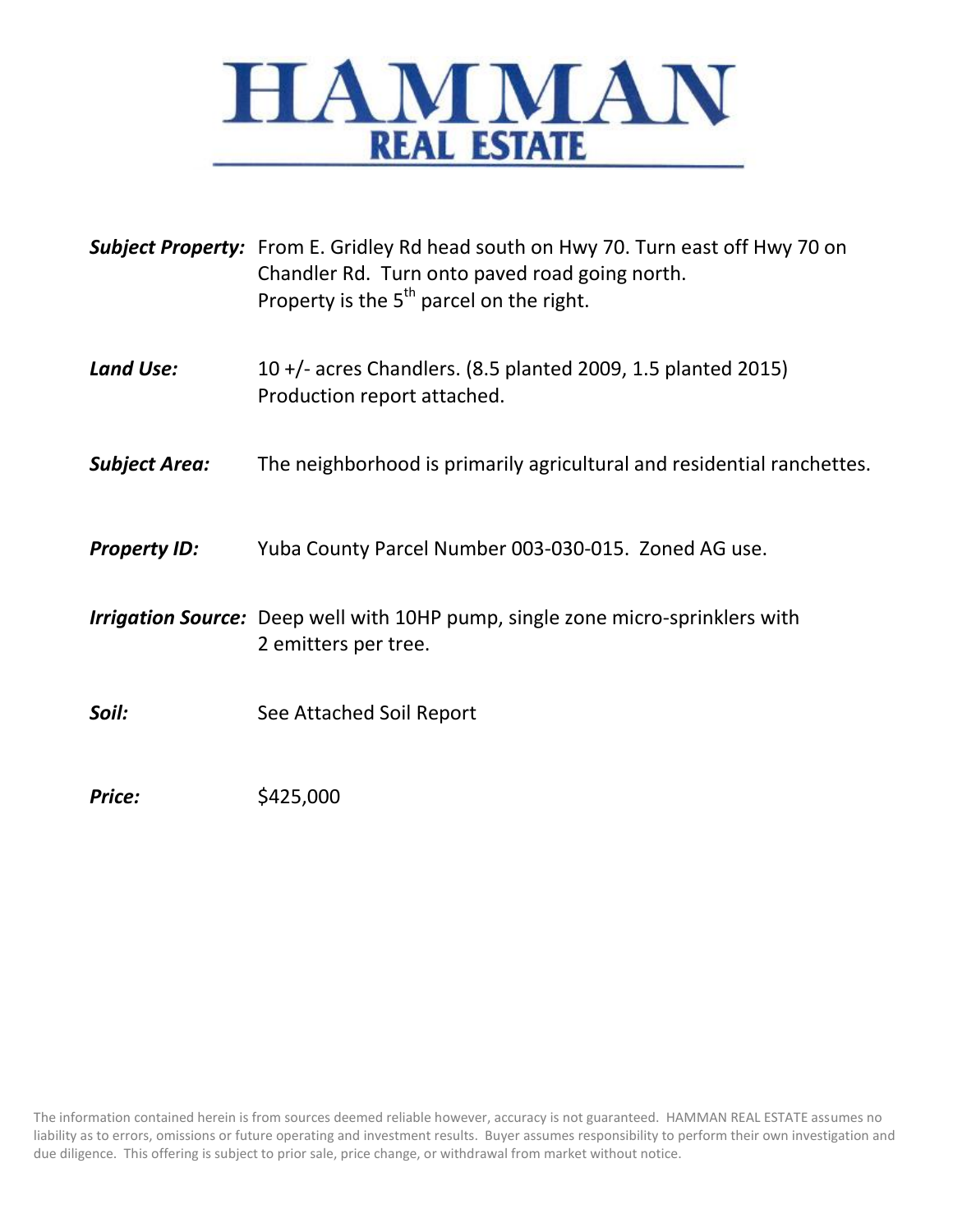

## **SUBJECT PROPERTY**



#### **Details include:**

- Easy Highway access
- Class 1 soil
- Micro-sprinklers with 2 emitters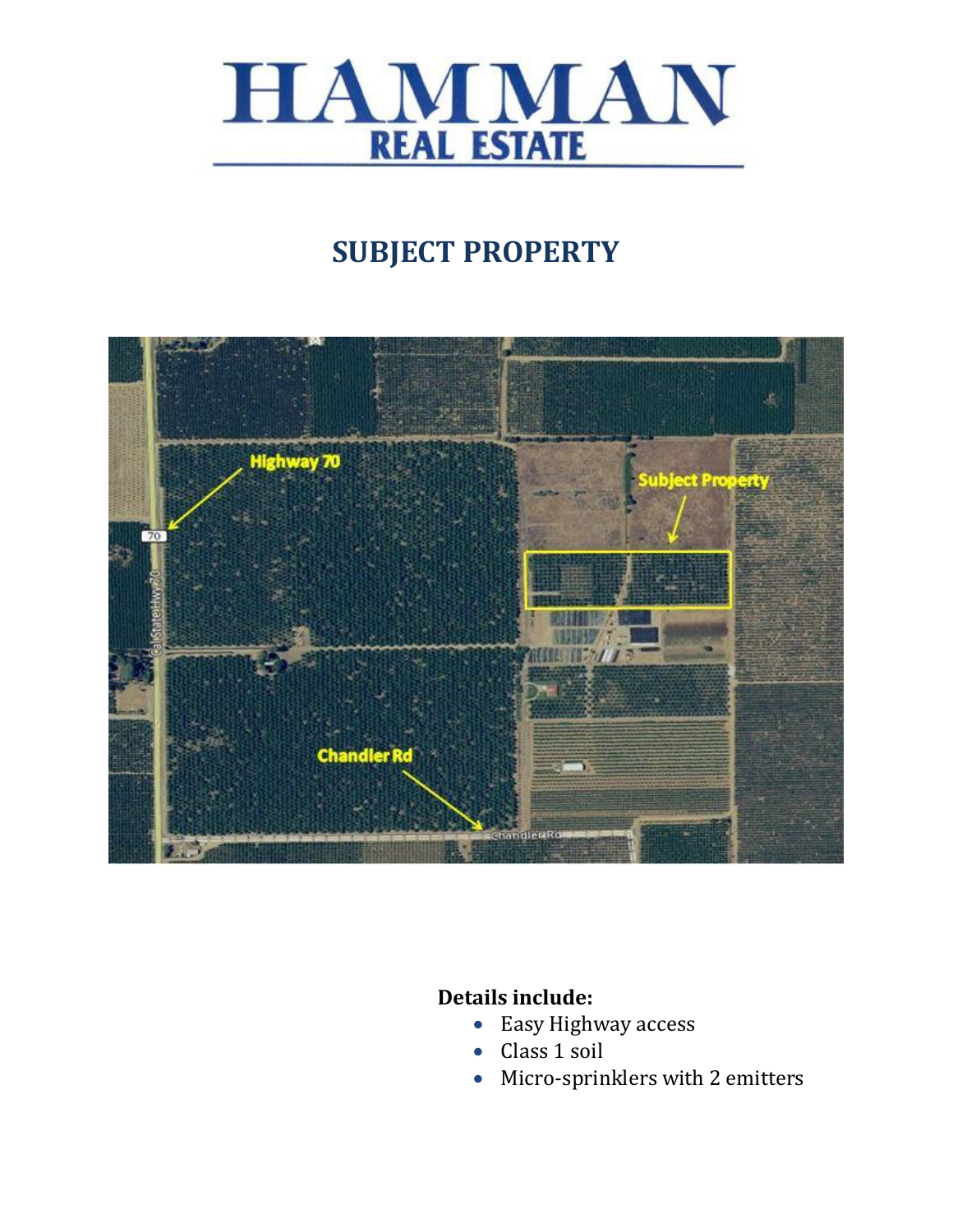

### **AREA MAP**



**Directions:** From E Gridley Rd/Hwy 70: Head South on Hwy 70 Turn East on Chandler Road for .5 mile Turn North on paved road 5th parcel on the right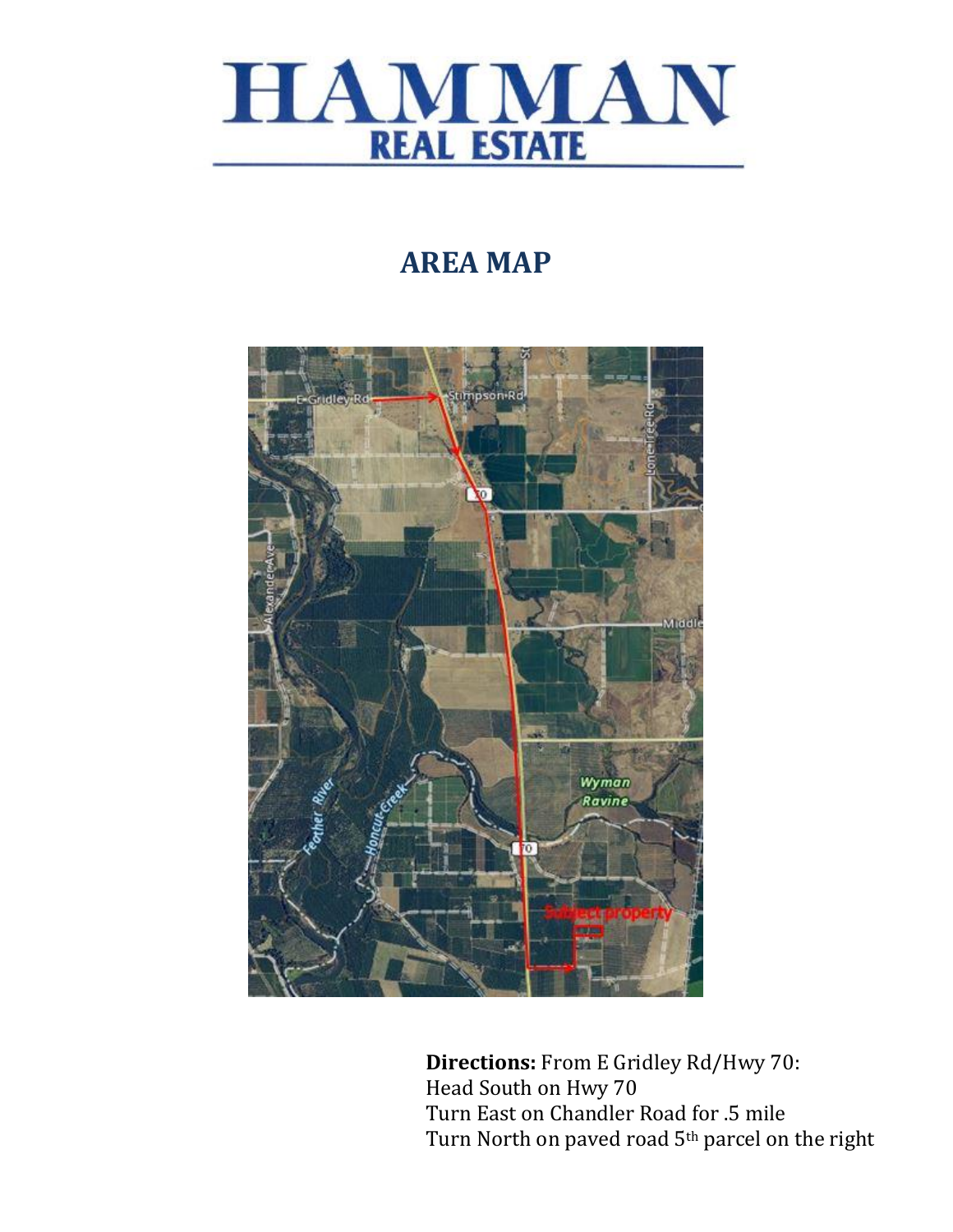

### **SOIL REPORT**



### **MAP UNIT LEGEND**

| <b>Map Unit Symbol</b>             | <b>Map Unit Name</b>                           | <b>Acres in AOI</b> | <b>Percent of AOI</b> |
|------------------------------------|------------------------------------------------|---------------------|-----------------------|
| 141                                | Conejo loam, 0 to 1 percent<br>slopes, MLRA 17 | 0.1                 | 1.4%                  |
| 182                                | Kilaga clay loam, 0 to 1 percent<br>slopes     | 10.1                | 98.6%                 |
| <b>Totals for Area of Interest</b> |                                                | 10.3                | 100.0%                |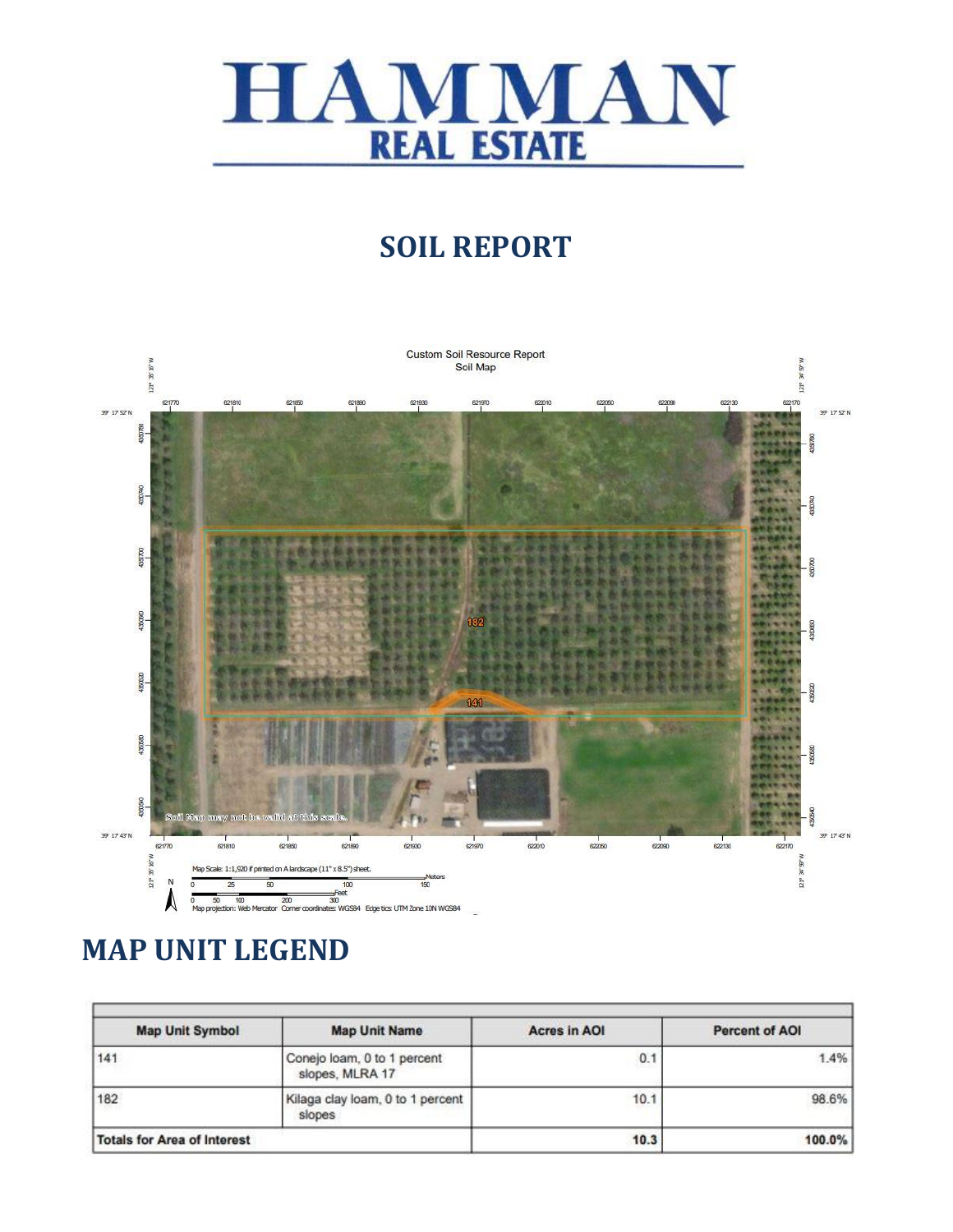

#### **PLOT MAP**